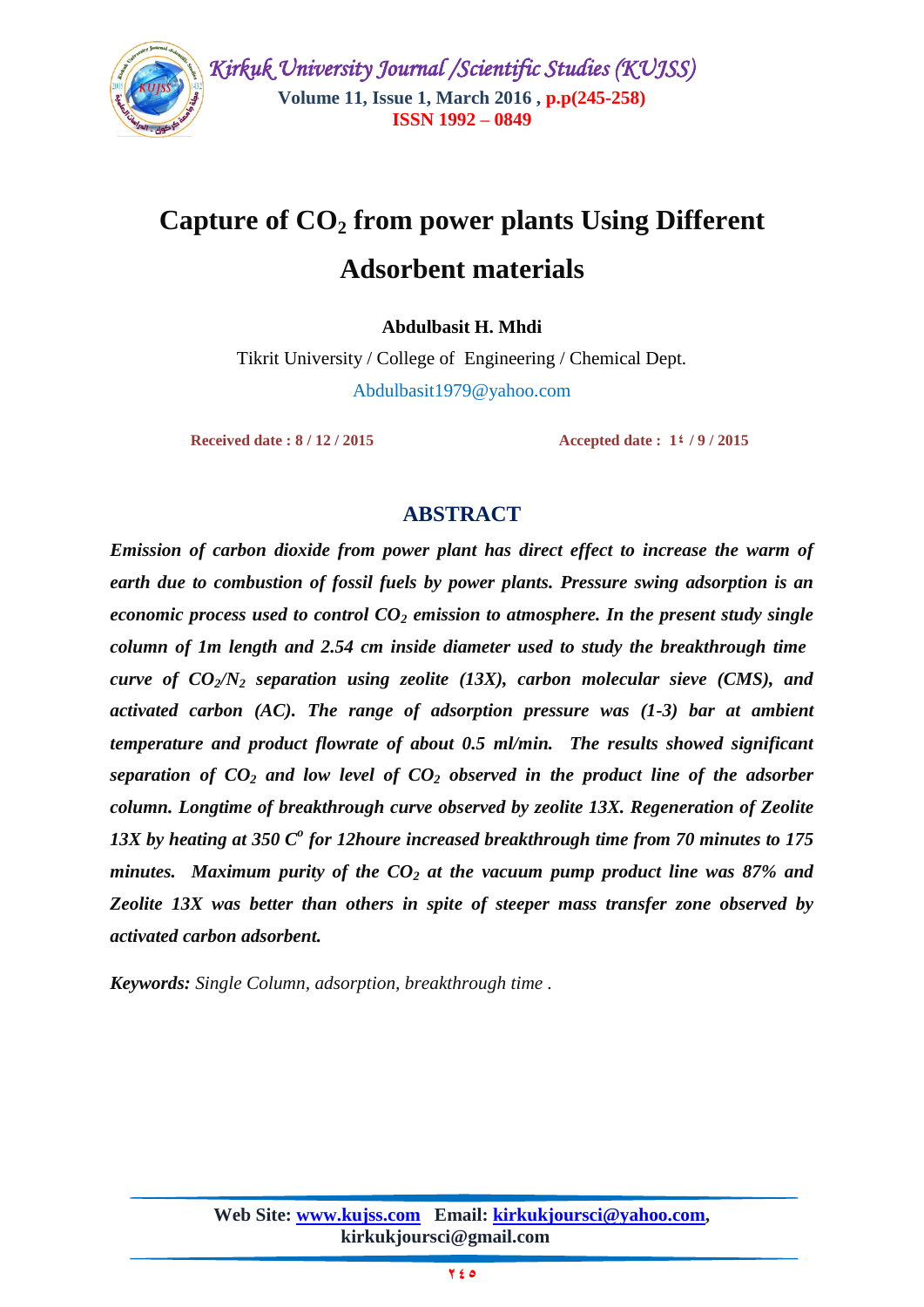

# **التقاط 2CO من محطات توليد الطاقة باستخدام مواد مازة مختمفة**

**عبدالباسط حسن ميدي**

جامعة تكريت / كمية الهندسة / قسم الكيمياوي

[Abdulbasit1979@yahoo.com](mailto:Abdulbasit1979@yahoo.com)

**تاريخ استالم البحث: 8 / 15 / 5112 تاريخ قبول البحث: 14 / 9 / 5112**

### **الممخص**

**انبعاث غاز ثاني اوكسيد الكاربون من محطات توليد الطاقة لو تأثير مباشر في ارتفاع درجة حرارة االرض نتيجة استخدام الوقود العضوي من قبل محطات توليد الطاقة. ضغط االمتزاز المتناوب ىي عممية اقتصادية استخدمت لمسيطرة عمى انبعاث ثاني اوكسيد الكاربون الى الجو. في ىذه الدراسة عمود منفرد بطول 1 م و قطر داخمي 4..2 سم استخدم لدراسة زمن منحني االختراقية لفصل 2N2/CO باستخدام زيوالت X13 , جزيئات الكاربون المنخمي و الكاربون المنشط. مدى ضغط االمتزاز كان )3-1( بار عند درجة حرارة المحيط و معدل جريان الناتج حوالي min/ml.0.5 النتائج بينت فصل كفوء لـ ـ 2CO و لوحظ انخفاض تركيز 2CO في خط الناتج لعمود االمتزاز. أطول o فترة لمنحني االختراقية لوحظ من قبل زيوالت X.13 اعادة تنشيط زيواليت X13 بواسطة التسخين عند درجة 3.3 C لـمدة 14 ساعة ادت الى زيادة زمن منحني االختراقية من 03 دقيقة الى 10. دقيقة . اعمى نسبة لـ ـ 2CO عند خط الناتج لممضخة الفراغية كانت %70 و زيواليت X13 كانت االفضل بالمقارنة مع االخريات بالرغم من ان منحني االختراقية لمكاربون المنشط كان اكثر اقترابا من الحالة المثالية.**

**الكممات الدالة :** عمود منفرد , االمتزاز, زمن االختراقية **.**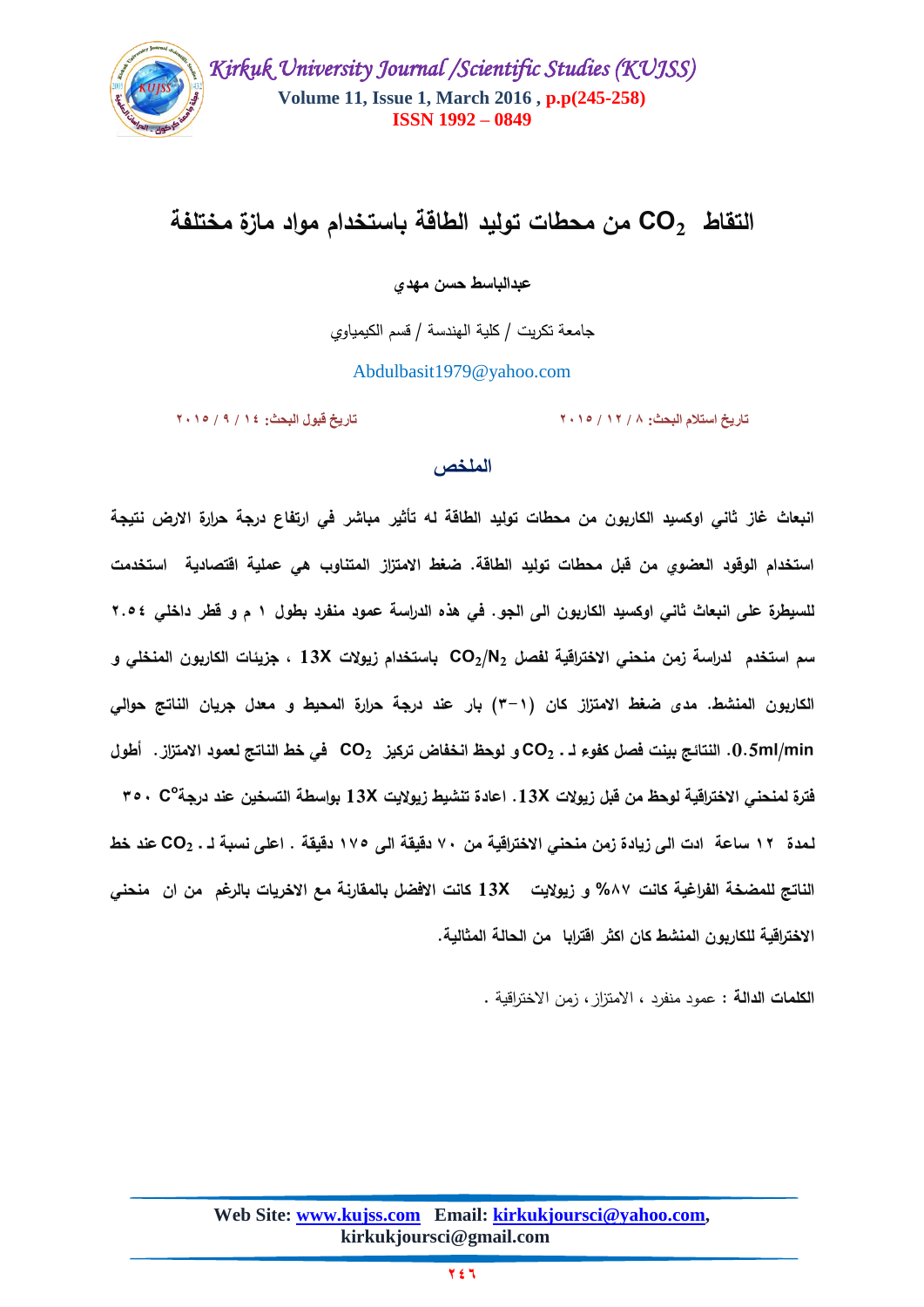

## **1. Introduction**

 Global warming caused by increasing concentrations of greenhouse gases in the atmosphere is one of the emerging threats challenging mankind. Carbon dioxide from flue gas emitted by power plants is the biggest contributor to the current warming , because 36% of the energy supply in the world is by using coal,  $321$  billion tons of  $CO<sub>2</sub>$  has been released to the atmosphere since the middle 18th century, and half of the  $CO<sub>2</sub>$  emission has taken place in the recent 30 years. Cutting down the emission of  $CO<sub>2</sub>$  has already become one of the major research target in the world [\[1\],\[4\]](#page-11-0).

 Adsorption process becomes a viable alternative because of the reusable nature of the adsorbents used, availability, flexibility, fully automated operation of the process and production of high purity product. Pressure swing adsorption, and temperature swing adsorption are potential techniques that could be applicable for removing  $CO<sub>2</sub>$  from both high- and low-pressure gas streams [\[5\]](#page-12-0), [[6\]](#page-12-1).

 Carbon molecular sieve (CMS) is a carbonaceous material which has the pores of molecular dimensions that provide a uniform pore size distribution and a pore size of of about 4 to 9  $A<sup>o</sup>$  and the relatively high adsorption capacity and kinetic selectivity for various molecules, therefor carbon molecular sieves (CMS) have become an increasingly important class of adsorbents for application in the separation of gas molecules , purification process , and liquid separation [\[7\],\[12\]](#page-12-2). The  $CO_2/N_2$  uptake ration was found to be greater than 7, indicating the separation of  $N_2$  from  $CO_2$  is possible using samples of CMS prepared under different condition of carbonization temperature and activation temperature. There is a prolonged time of retention for  $CO<sub>2</sub>$  at pressure between 1.5 and 3 bar and ambient temperature approximately  $16C<sup>o</sup>$  using CMS[\[11\]](#page-12-3),[[12\]](#page-12-4).

 Activated carbon has been used as an adsorbent material because of high adsorption capacity for gas adsorption process in air pollution . High capacity to adsorbe is related to high surface area is approximately 1000 m<sup>2</sup>/g, and high porosity. [\[13\]](#page-12-5) Separation of  $CO_2/N_2$ at different temperature on commercial activated carbon and on a nitrogen-enriched activated carbon, packed in a fixed bed. The results showed that the commercial activated carbon is beter for  $CO_2/N_2$  separation processes than a nitrogen-enriched activated carbon [\[14\]](#page-13-0).

 Zeolitic adsorbents have played a major role in the development of adsorption technology by removal of trace or dilute impurities from a gas. It's composed of silica and alumina tetrahedral. The extra framework cations are ion exchangeable and give rise to the rich ion-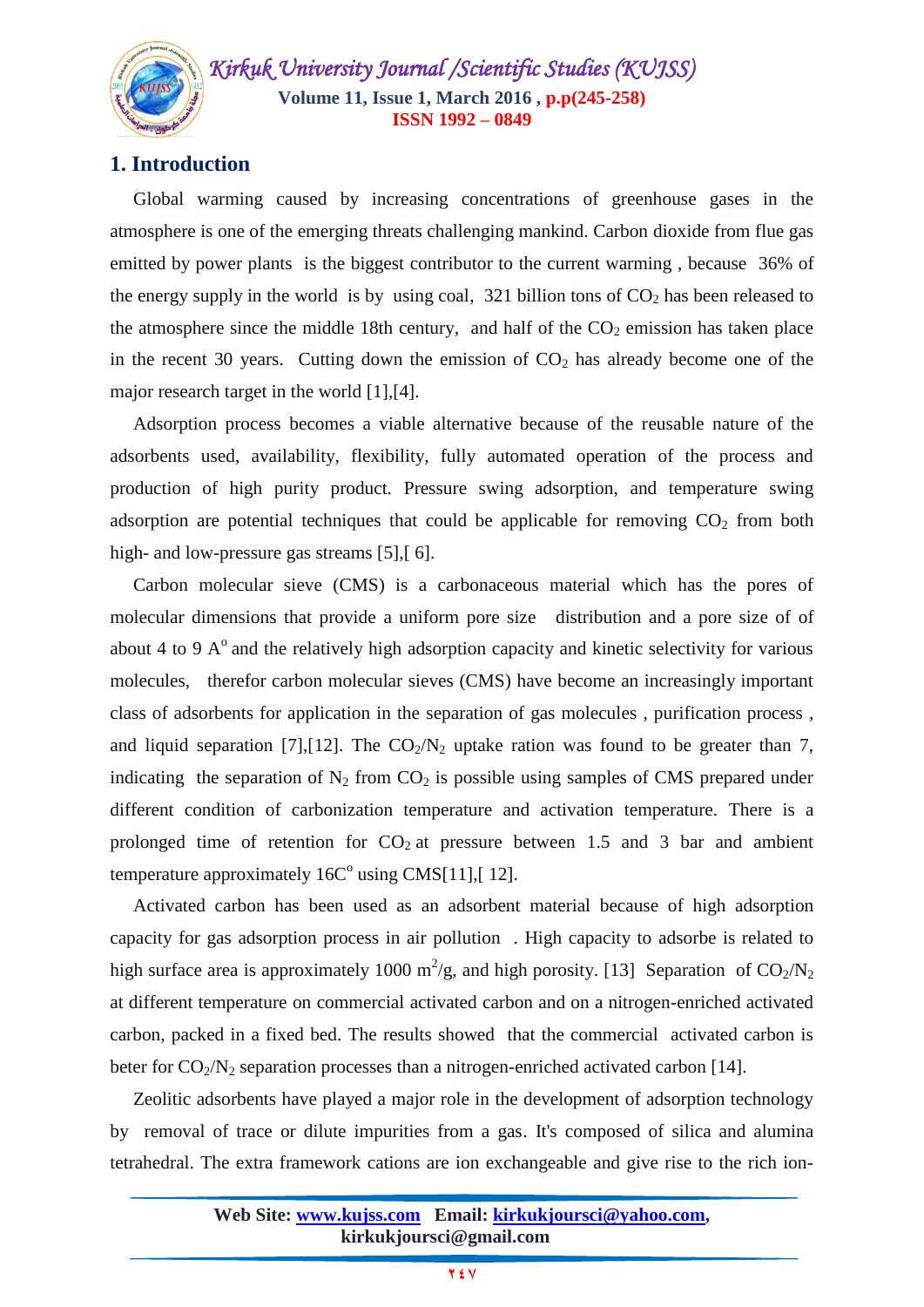

exchange chemistry of these materials [\[7\],\[9\]](#page-12-2). The capture of carbon dioxide using zeolite 13X and a feed stream of (12-15) %  $CO<sub>2</sub>$  at 15  $C<sup>o</sup>$  leads to obtain breakthrough curve at the 10 min. Breakthrough time is shortened when feed flow rates are increased for vacuum levels of 4 kPa and lower,  $CO_2$  purities of >90% are achievable [\[15\],\[17\]](#page-13-1).

 A novel solid sorbent of (600μm) prepared using a liquid-impregnation technique , novel magnesium-based sorbent, and the novel sodium-based sorbent. All adsorbents were able to capture  $CO_2$  from 15-17 % to parts per million (ppm) at high temperature and can be regenerated at high temperatures[\[5\]](#page-12-0).

 The design of sorption systems is based on a few underlying principles. knowledge of *sorption equilibrium* is required, Mass Transfer Zone moves through the bed, and the time required to increase the concentration of adsorbate in the outlet gas which is called "breakthrough time". When a feed flows through a fixed bed there is a tendency for axial mixing to occur. Any such mixing is undesirable. The axial dispersion should be reduced because it can reduce the efficiency of separation. The minimization of axial dispersion is as a major design objective. If the mass transfer zone is narrow, the breakthrough curve will be steeper, and most of the capacity of the adsorbent will be used. When the mass transfer zone is wide, the breakthrough curve is greatly extended, and less than half of the bed capacity is used[\[18\],\[21\]](#page-13-2).

 The purpose of this work is to study the breakthrough time and mass transfer zone (MTZ) of  $CO<sub>2</sub>/N<sub>2</sub>$  through fixed bed using different adsorbents such as carbon molecular sieve, commercial activated carbon, and zeolite13X , comparison among them, and effect of adsorption adsorption pressure .

## **2. Experimental work**

 Single galvanized column of 1 m length and 2.54 cm diameter packed with fresh adsorbent designed for this work to study the break through curve of  $CO<sub>2</sub>/N<sub>2</sub>$  separation. The feed prepared in the laboratory using two cylinders of pure  $N_2$  and  $CO_2$  (purity of 99.9%). Two pressure regulators used to adjust the pressure of each gas and the volume fraction of  $CO<sub>2</sub>$  at the feed adjusted by using two gas rotameter (1-6 lit/min, manufacture in England). Product flow rate adjusted by gas rotameter (0.1-1 lit/min, OMEGA, manufactured in Tokyo- Japan) and the purity of  $CO<sub>2</sub>$  measured by inferred  $CO<sub>2</sub>$  analyzer (G110, Geotechnical Company, United Kingdom). The feed pressure adjusted by another pressure regulator (1 to 10 bar,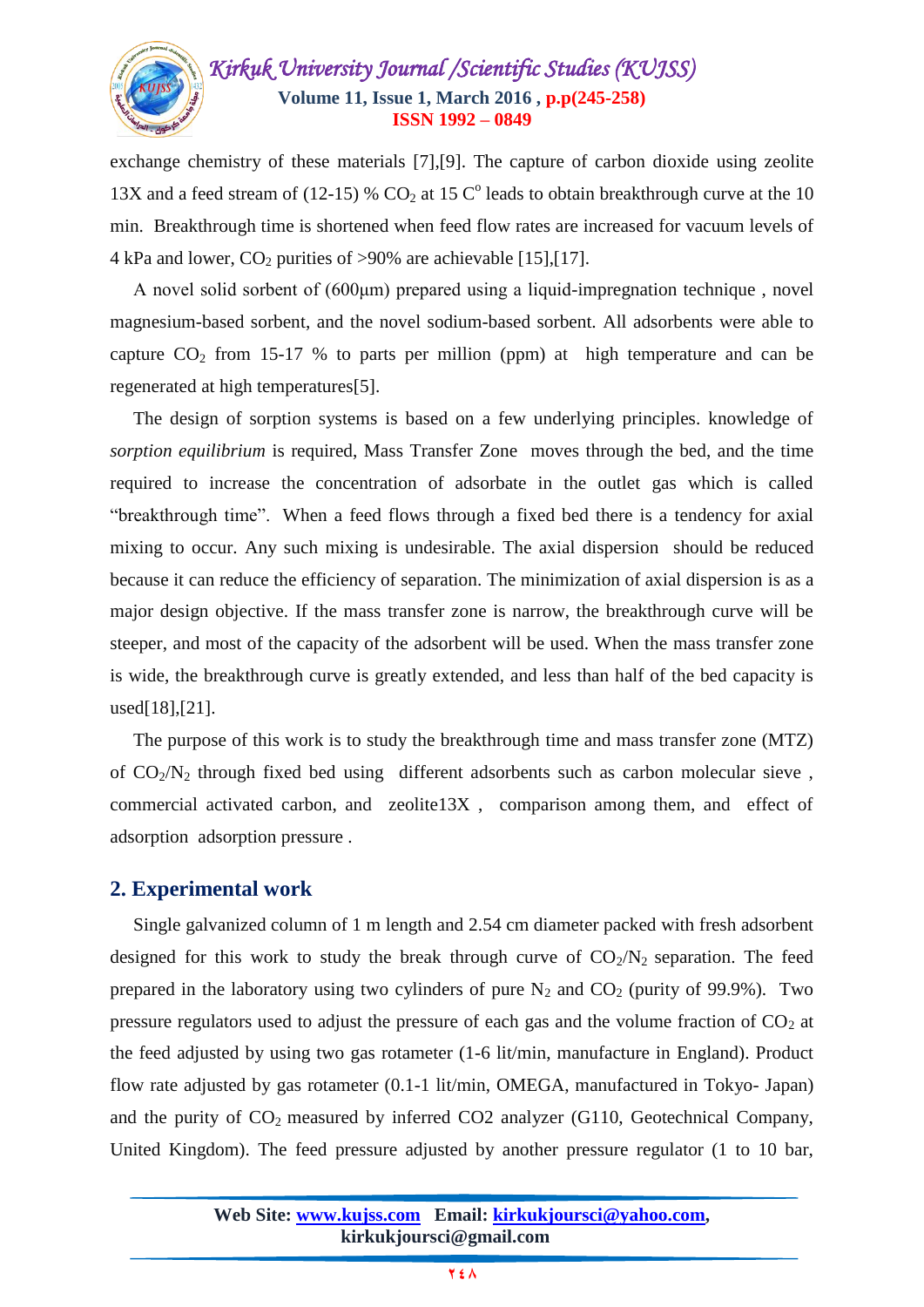

Norgren England). All connections were copper pipes of (1/4 in) at the feed and product lines. A programmed timer used to controller the operating time of the solenoid valves (CASTEL, Italy's manufacture, 220v, 50Hz). The adsorbent materials regenerated by a Vacuum pump ((E.M.G., ELECTTROMECC, NICA, manufactured in Italy).Three types of commercial adsorbent used in the present work carbon molecular sieve, activated carbon, and zeolite 13X. The characteristics of the adsorbents and the column showed in the Table (1) . The setup of the single column adsorber showed in the Fig.  $(1)$ . The parameters studied was the effect of adsorption pressure at the range of (1- 3) bar, depressurizing time 5 second, and evacuation time 30 minutes. The purity measured during each run by  $CO<sub>2</sub>$  analyzer.

The experimental procedure included the following steps:

- **1-** Set the pressure of the feed before mixing point greater than adsorption pressure.
- **2-** Adjust the two gas rotameters to prepare the feed includes  $15\%$  CO<sub>2</sub>/N<sub>2</sub>.
- **3-** Adjust the adsorption pressure by second feed pressure regulator.
- **4-** Open solenoid valve (V1)
- **5-** Set the product flowrate to 0.5 lit/min.
- **6-** Record the purity at the product line with time.
- **7-** Close (V1) and then open valve (V2) to depressurize the column.
- **8-** Evacuation the adsorbent for 30 minutes by close (V2) and open (V3) .
- **9-** Record the purity at the vacuum out line.
- **10-** Repeat the same steps for new run.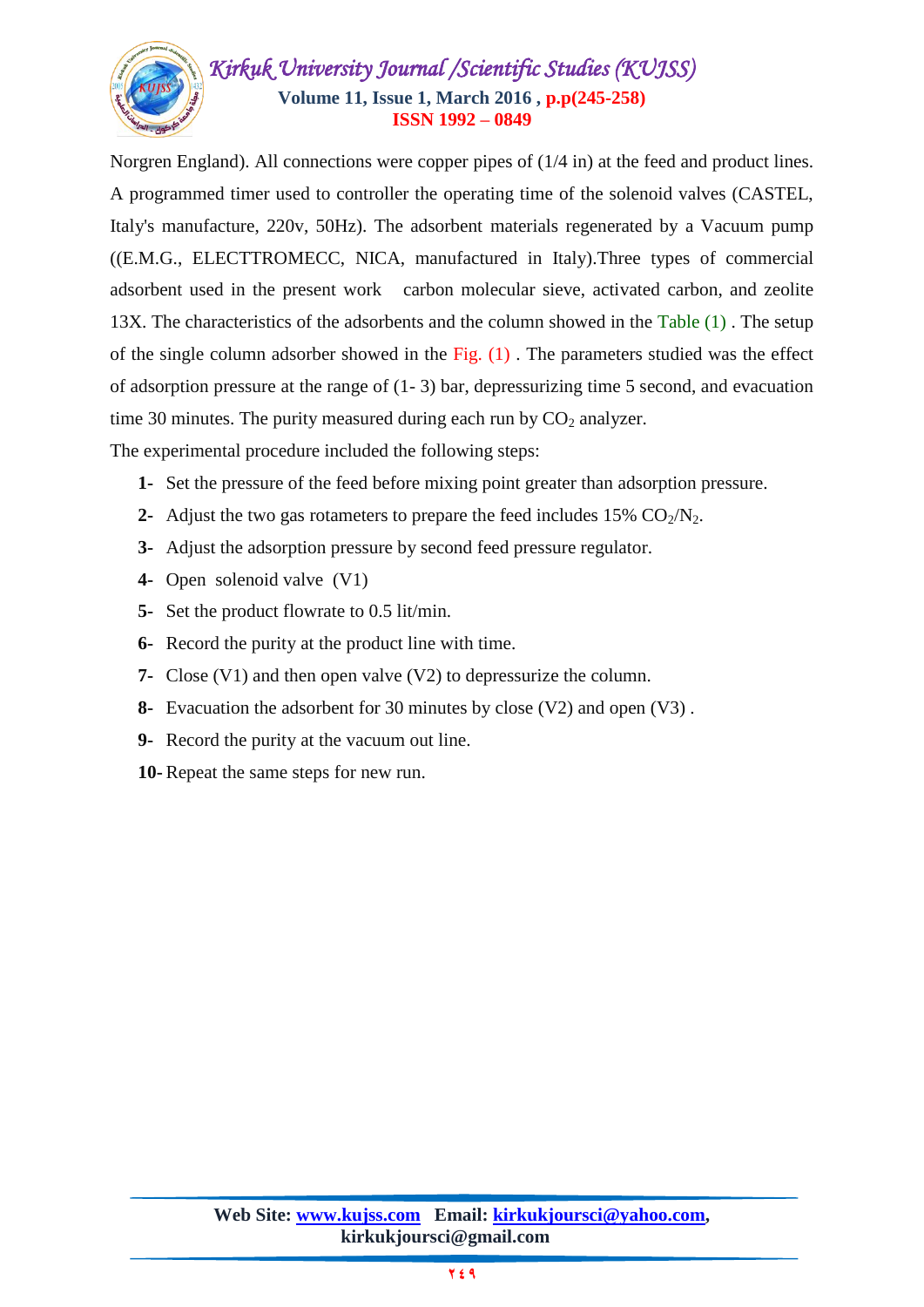

# *Kirkuk University Journal /Scientific Studies (KUJSS)*  **Volume 11, Issue 1, March 2016 , p.p(245-258) ISSN 1992 – 0849**

| <b>Column Length (cm)</b>   |                              | 100                      |
|-----------------------------|------------------------------|--------------------------|
| <b>Column diameter (cm)</b> |                              | 2.54                     |
| <b>Commercial</b>           | <b>Physical properties</b>   |                          |
| adsorbents                  |                              |                          |
| 13X                         | <b>Shape</b>                 | <b>Sphere</b>            |
|                             | Particle diameter(mm)        | $1.7 - 2.6$              |
|                             | Particle density (kg/m3)     | 1070                     |
|                             | Bulk density (kg/m3)         | 670                      |
|                             | <b>Bed porosity</b>          | 0.4                      |
| <b>CMS</b>                  | <b>Shape</b>                 | <b>Granular</b>          |
|                             | Particle diameter $d_p$ (mm) | $1.7 - 1.8$              |
|                             | Bulk density $\rho_B(g/L)$   | 680-700                  |
|                             | <b>Bed porosity</b>          | 0.37                     |
| AC                          | <b>Shape</b>                 | <b>Granular/Columnar</b> |
|                             | Surface area $(m^2/g)$       | <b>900 min</b>           |
|                             | Bulk density $\rho_B(g/L)$   | 350-510                  |
|                             | $Ash(\% )$                   | $15$ max                 |

**Table (1) :** Physical properties of the column and the adsorbents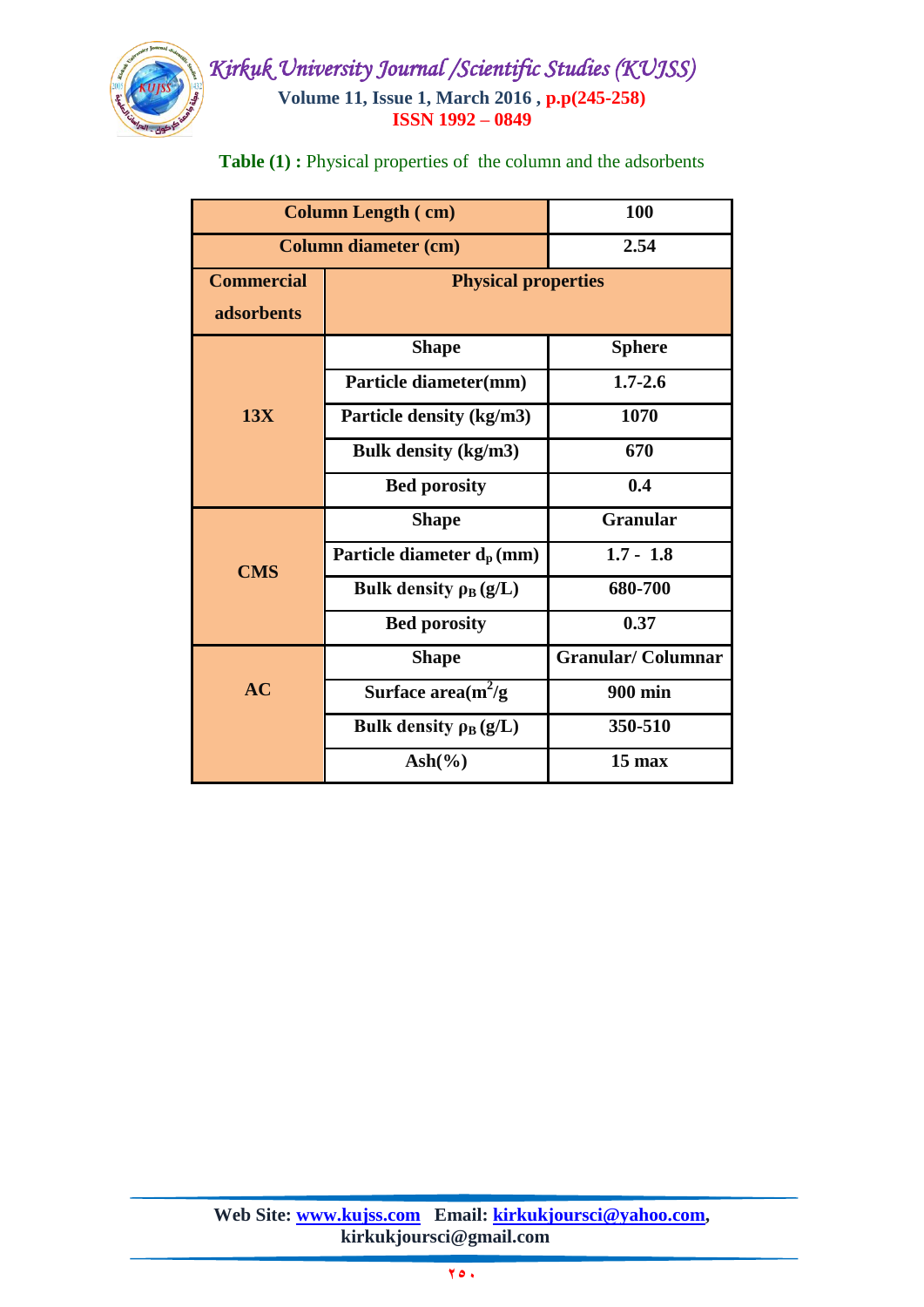



#### **Fig.** (1): Experimental setup of single column adsorber of  $CO<sub>2</sub>/N<sub>2</sub>$  separation.

### **3. Results and Discussion**

Figures (2,3) and (4) show the breakthrough curve of  $CO_2$  separation from a flue gas using different adsorbent materials. Product flowrate of 0.5 lit/min , and the range of pressure is from 1 to 3 bar. All adsorbents showed significant  $CO<sub>2</sub>$  gas separation under the effect of different adsorption pressure.

 The breakthrough time increased with increases of pressure up to 3 bar using carbon molecular sieve and zeolite 13X this may be attributed to micro porous adsorption obtained at high pressure or increase of adsorption capacity.

 For activated carbon there is no of effect of adsorption pressure to the breakthrough time because full capacity of adsorption obtained at the low pressure therefor no increase in the loading with increases of the pressure.

 Also the results showed that the breakthrough time of zeolite 13X is better than carbon molecular sieve , and activated carbon due to the difference in the behavior of adsorption isotherm of each adsorbent to adsorb pure  $CO<sub>2</sub>$  that's where the results from literature survey showed that the adsorption capacity of 13X is greater than carbon molecular sieve , and activated carbon [\[12\]](#page-12-4), [\[17\]](#page-13-3).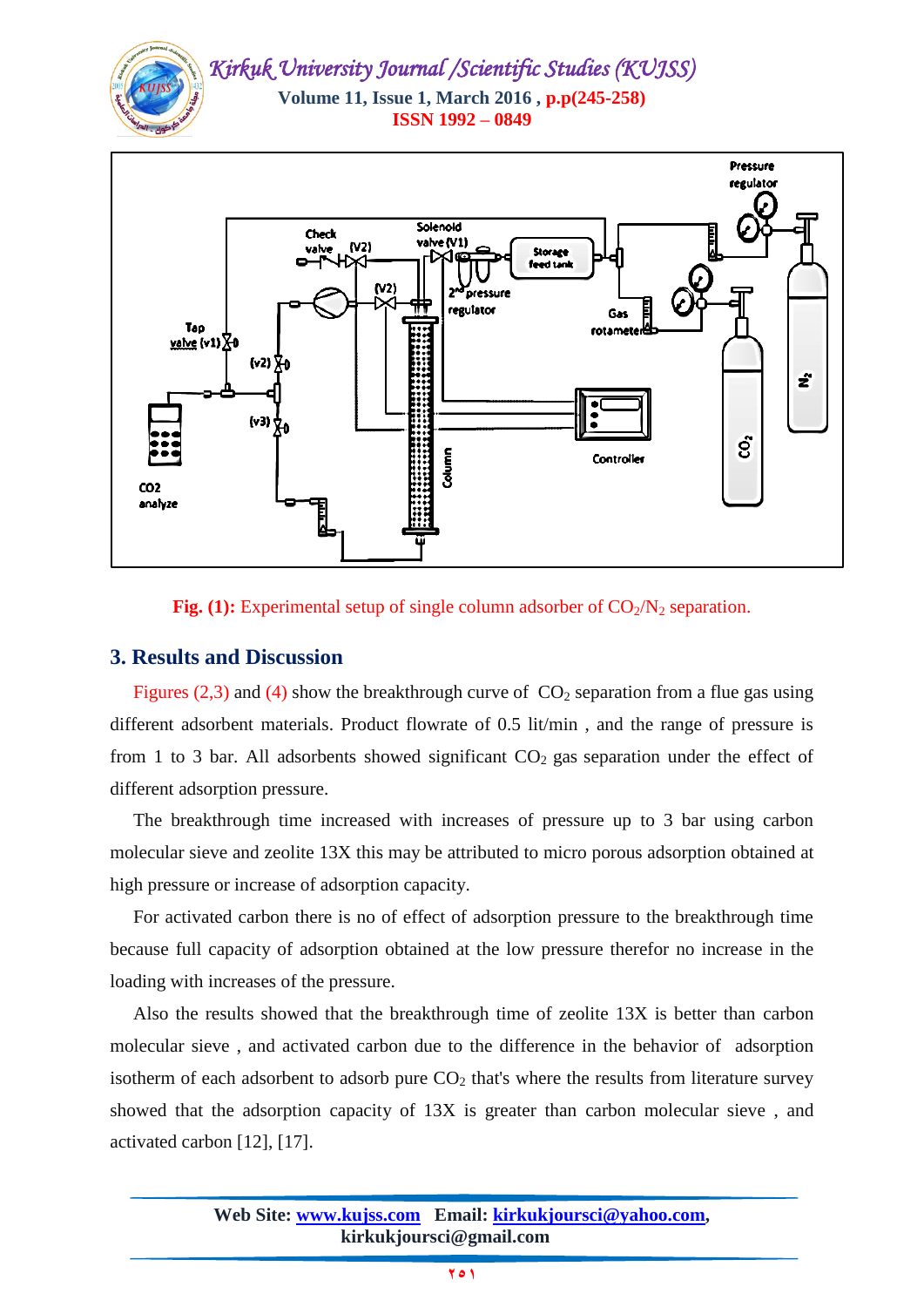

 The purity of CO2 in the product line is closer to zero up to break through time and the results are in agreement with the results obtained by Tirzha et al. , Zhang et al., Ranjiani et al., Carlos et al. , and Soares et al [\[5\]](#page-12-0), [\[11\]](#page-12-3), [\[14\]](#page-13-0), [\[16\]](#page-13-4), [\[17\]](#page-13-3).



**Fig.** (2): Breakthrough curve of  $CO<sub>2</sub>/N<sub>2</sub>$  separation using carbon molecular sieve at different pressure.



**Fig.** (3): Breakthrough curve of  $CO<sub>2</sub>/N<sub>2</sub>$  separation using activated carbon at different pressures.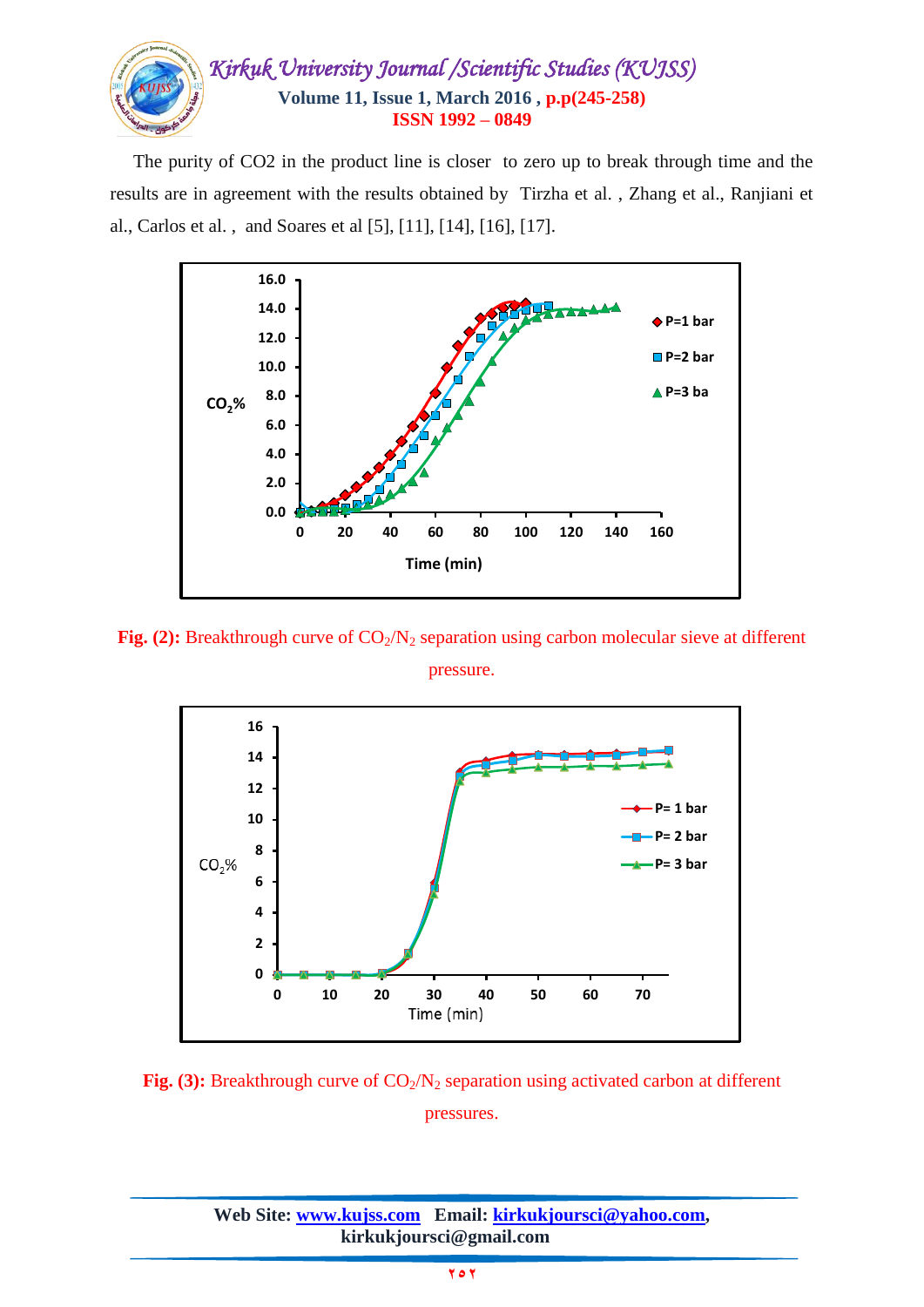

**Fig.** (4): Breakthrough curve of  $CO<sub>2</sub>/N<sub>2</sub>$  separation using zeolite 13X at different pressures.

 Figures (5,6) and (7) refer to effect of adsorption pressure on effluent gas purity for different adsorbent materials, the results showed that the breakthrough time of carbon molecular sieve is shorter than activated carbon and zeolite 13X at the pressure of 1 bar , and then gradually approached to the breakthrough time of activated carbon at the pressure of 2 , and 3 bar because increases adsorption capacity.

All figures showed that the longtime of breakthrough is observed by zeolite 13X.

 The width of mass transfer zone (MTZ) obtained from single fixed bed gas separation using zeolite 13X, and carbon molecular sieve as a adsorbent is broader than activated carbon because effect of mass transfer resistance and axial dispersion that they contributed to broad the width of mass transfer zone and deviate from ideal case ( infinitesimal width and breakthrough curve should be vertical line). Mass transfer zone of activated carbon is more steeper and very closer to ideal case because the structure of activated carbon includes high surface area and diameter of porous is greater than of carbon molecular sieve and zeolite 13X, therefor fast diffusion of  $CO<sub>2</sub>$  molecular obtained through the porous.

 Turbulent flow or flow abundantly through the bed with high velocity during pressurizing step with feed and significant effect of mass transfer resistance lead to broad the mass transfer zone with using zeolite 13X and Carbon molecular sieve.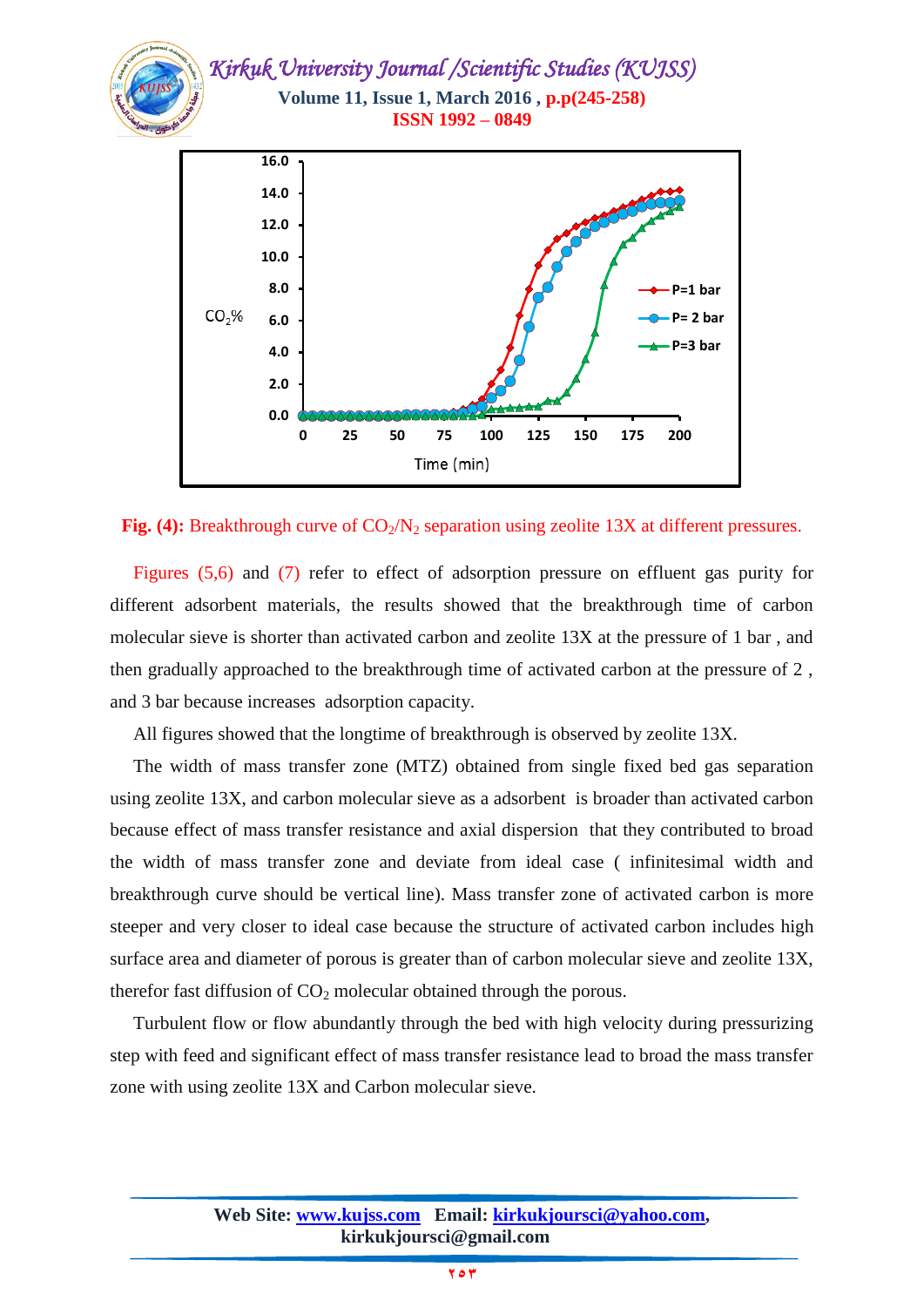

**Fig.** (5) **:** Breakthrough time of  $CO_2/N_2$  using different adsorbents at 1 bar.



**Fig.** (6) **:** Breakthrough time of  $CO_2/N_2$  using different adsorbents at 2 bar.



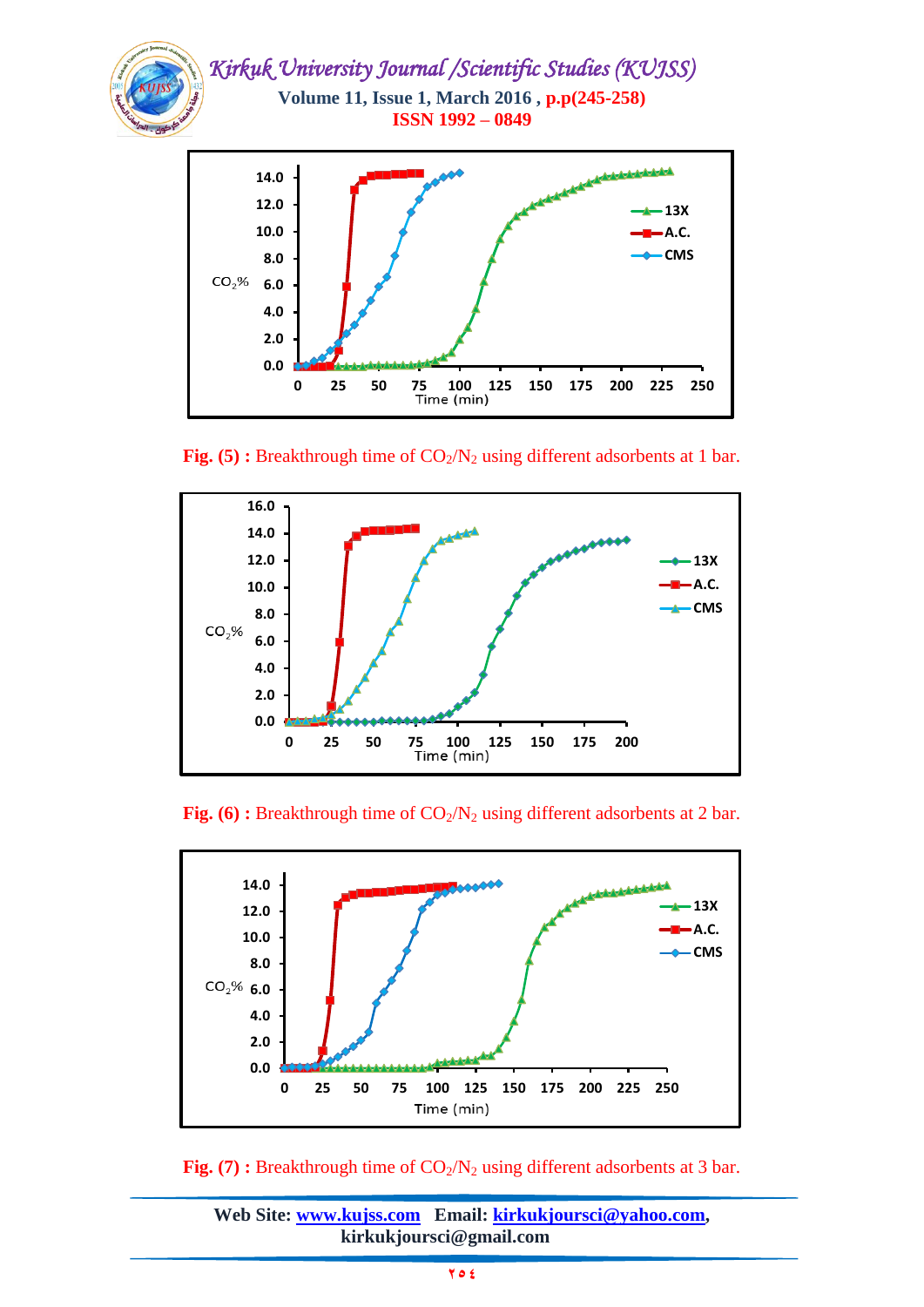

 Fig. (8) shows the different in breakthrough time of zeolite 13X at 1 bar according to the regeneration method, long time observed when the adsorbent regenerated by the heating of about 350 C for 12 hr than regeneration by vacuum pump, because the molecules of  $CO<sub>2</sub>$ during pressurizing step can be adsorbed by chemical adsorption and physical adsorption and making two layers on the surface of zeolite 13X first layer formed due to chemical sorption (strong bond formed) and the second layer formed by physic sorption ( weak bond formed). The regeneration process can be done by vacuum pump or by the heating .The full regeneration is obtained by heating and long time is observed than vacuum regeneration, because the full regeneration need enough energy to brock the strong bond formed during chemical adsorption. For physic adsorption low pressure by vacuum pump is enough to remove the second layer and regenerate the adsorbent.





 Fig. (9) represent the effect of adsorption pressure on the purity of CO2 in the outline of vacuum pump , the results showed that the purity increased with increases of pressure up to 3 bar . Maximum purity observed by using zeolite 13X of about 87%. Also the results showed no significant effect of the pressure to activated carbon to improve the purity of CO2.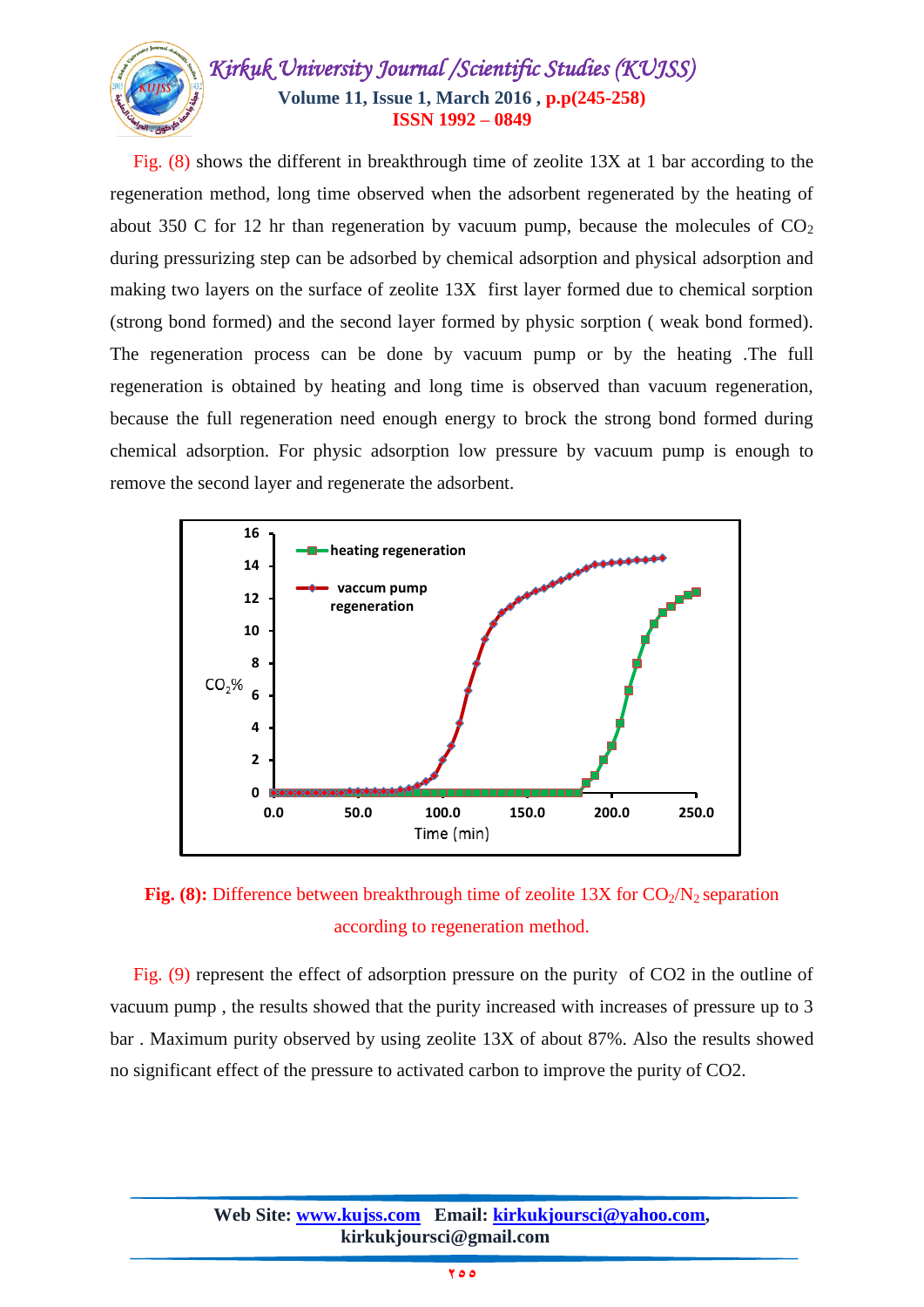



## **4. Conclusion**

All adsorbents showed significant separation of  $CO<sub>2</sub>$  at ambient temperature, the concentration of  $CO<sub>2</sub>$  in the product line is minimized approach to zero for all runs, and longtime of breakthrough curve observed by zeolite 13X of about 74 minutes at the pressure of  $(1 – 3)$  bar, and greater than 150 minutes when the adsorbent regenerated by the heat. No significant effect of adsorption pressure to the breakthrough time of the adsorbents. Zeolite  $13X$  is better than carbon molecular sieve and activated carbon for  $CO<sub>2</sub>$  separation, in spite of mass transfer zone of activated carbon is steeper than of zeolite 13X and carbon molecular sieve. The purity of  $CO<sub>2</sub>$  in the product line of vacuum pump is greater than 80% and maximum purity observed by zeolite 13X of about 87% at the pressure of 3 bar.

## **References**

<span id="page-11-0"></span>**[1]** A. Boonpoke , S. Chiarakorn , N. Laosiripojana , S. Towprayoon and A. Chidthaisong , *Synthesis of activated carbon and MCM-41 from bagasse and rice husk and their carbon dioxide adsorption capacity.* Journal of Sustainable Energy & Environment, 2013. 2(2): p. 77-81.

**[2]** Y. Shih , F. Chen, Y. Huang , H. Yang , C. Chou, *Capturing carbon dioxide from synthesis gas by pressure swing adsorption at mid-high and room temperature,* Taiwan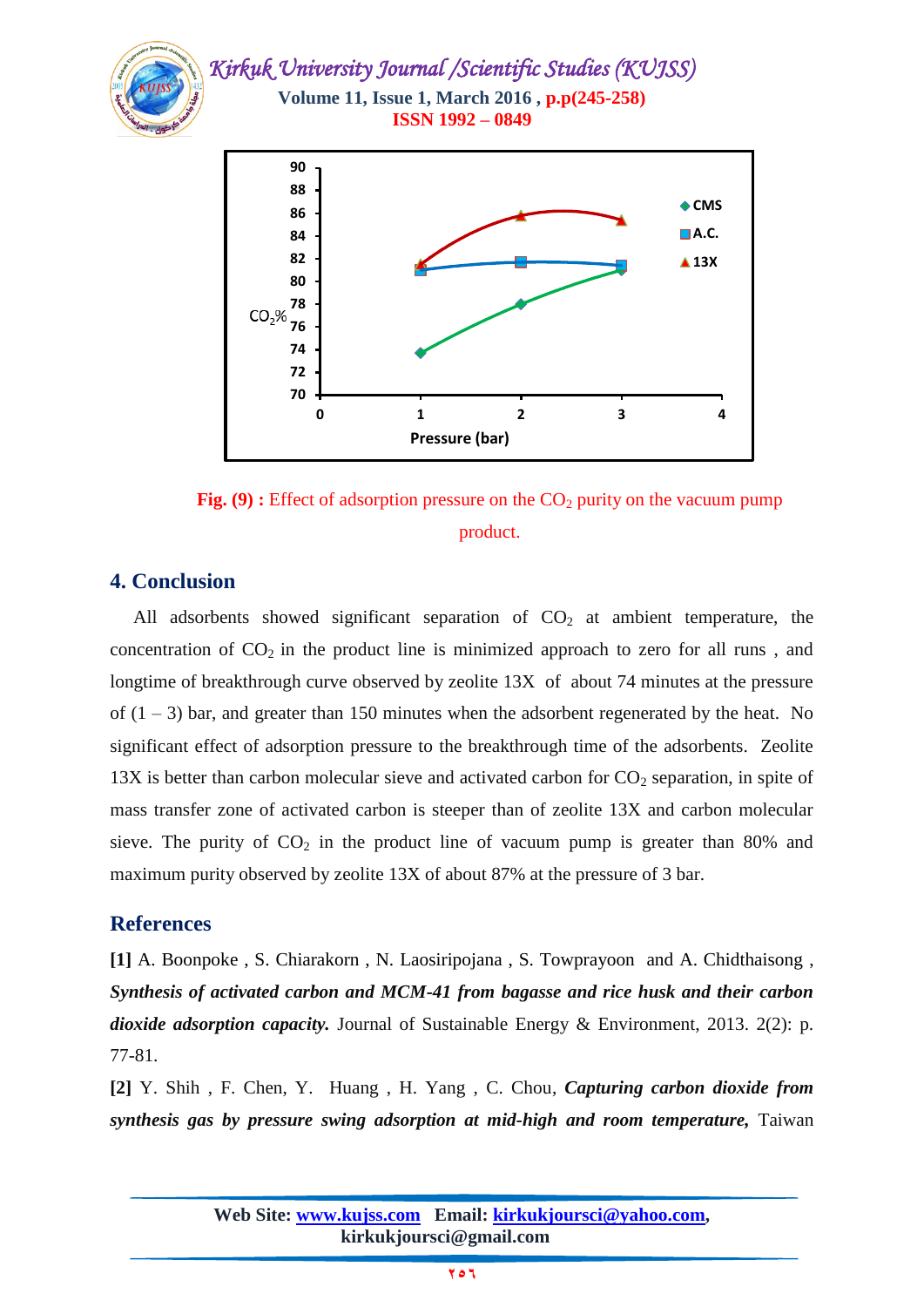

carbon dioxide capture, sequestration and reuse Taipei International Symposium, 2012: p. X00-002.

**[3]** C. Chou, F. Chen , Y. Huang , H. Yang, *Carbon Dioxide Capture and Hydrogen Purification from Synthesis Gas by Pressure Swing Adsorption*, Chemical Engineering, 2013. 32.

**[4]** S. Wang, X. Han, *Application of Polymeric Membrane in CO2 Capture from Post Combustion*, Advances in Chemical Engineering and Science, 2012. 02(03): p. 336-341.

<span id="page-12-0"></span>**[5]** R. Siriwardane, R. Stevens, and C. Robinson, *Post-Combustion and Pre-Combustion CO2 Capture Solid Sorbents*, National Energy Technology Laboratory (NETL) Conf., United State , Pittsburgh, Morgantown,Nov. 4-9, 2007 .

<span id="page-12-1"></span>**[6]** C. Shen, Z. Liu, P. Li, J. Yu, *Capture of CO2 by vacuum swing adsorption process using activated carbon beds*, Adsorption , 2011, 17 : P.179-188

<span id="page-12-2"></span>**[7]** Z. A. Abdel-Rahman , A.J. Ali , and H. S. Auob, *A Study of Oxygen Separation from Air by Pressure Swing Adsorption (PSA)*. Nahrain Univ. Conf., 1-2 December 2010.

**[8]** Z. A. Abdel-Rahman, , A. H. Mhdi, and A. J. Ali, *Two Spiral Tubes Pressure Swing Adsorption Process For Oxygen Separation From Air,* The First National Conference for Engineering Sciences Fnces'12 , November 7-8, 2012: p. 289.

**[9]** Z. A. Abdel-Rahman, A. H. Mhdi, and A. J. Ali, *Study the Behavior of Long Spiral Tube Adsorber for Oxygen Separation from Air*, Eng. &Tech. Journal, 2013. 31(17).

**[10]** Z. A. Abdel-Rahman, , A. H. Mhdi, and H. S. Auob, *Parametric Study For Nitrogen Separation From Air By Pressure Swing Adsorption Using Carbon Molecular Sieve*, Tikrit Journal of Engineering Science (TJES), 2013.

<span id="page-12-3"></span>**[11]** J. L. Soares, H. J. Jose, and R. Moreira, *Preparation of a carbon molecular sieve and application to separation of*  $N_2$ *,*  $O_2$  *<i>and*  $CO_2$  *in a fixed bed, Brazilian journal of chemical* engineering, 2003. 20(1): p. 75-80.

<span id="page-12-4"></span>**[12]** K. Tae-Hwan , S. Vijayalakshmi, S. S. Jin, K. J. Dong, *Carbon molecular sieves (CMS) from coconut shell by carbonization and carbon dioxide activation*, Indian journal of chemical technology, 2003. 10(3): p. 298-304.

<span id="page-12-5"></span>**[13]** F.J. DeSilva, , *Activated carbon filtration*, Water Quality Products, 2000: p. 16.